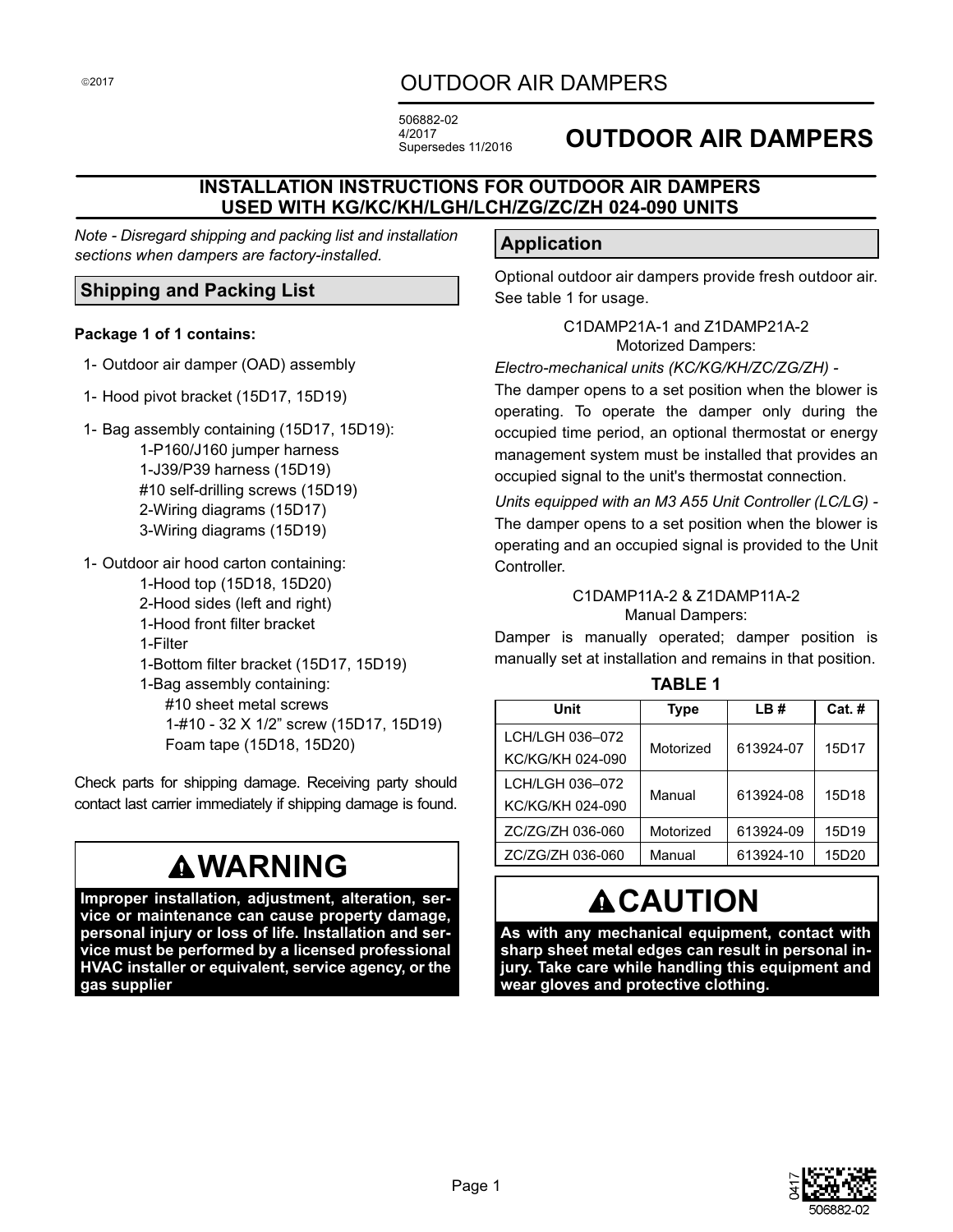## <span id="page-1-0"></span>**Install Motorized Damper Assembly**

*LGH/LCH/KG/KC/KH Units*

- 1- Disconnect all power to unit.
- 2- On LGH/LCH/KG/KC/KH units equipped with factory-installed dampers, go to *Outdoor Air Hood - Motorized Damper* section.
- 3- Remove and retain five screws securing end panel to the unit. See figure 1. Remove and discard end panel.
- 4- Remove and retain two screws securing the hood top to the damper assembly (provided in kit). Remove hood top and retain. See figure 3.
- 5- Install damper assembly in unit; insert top of panel first. Secure bottom of assembly with screws retained from previous panel.

# **Install Motorized Damper Assembly**

*ZG/ZC/ZH Units*

- 1- Disconnect all power to unit.
- 2- Remove and discard unit back panel. Retain screws and two door brackets which secure panel. See figure 2.
- 3- Remove filter access panel. Retain panel and screws.
- 4- Install damper assembly (provided in kit) in unit. Hold door brackets in place and secure damper assembly and brackets to unit with retained screws.
- 5- Secure the bottom of the assembly with retained screws.







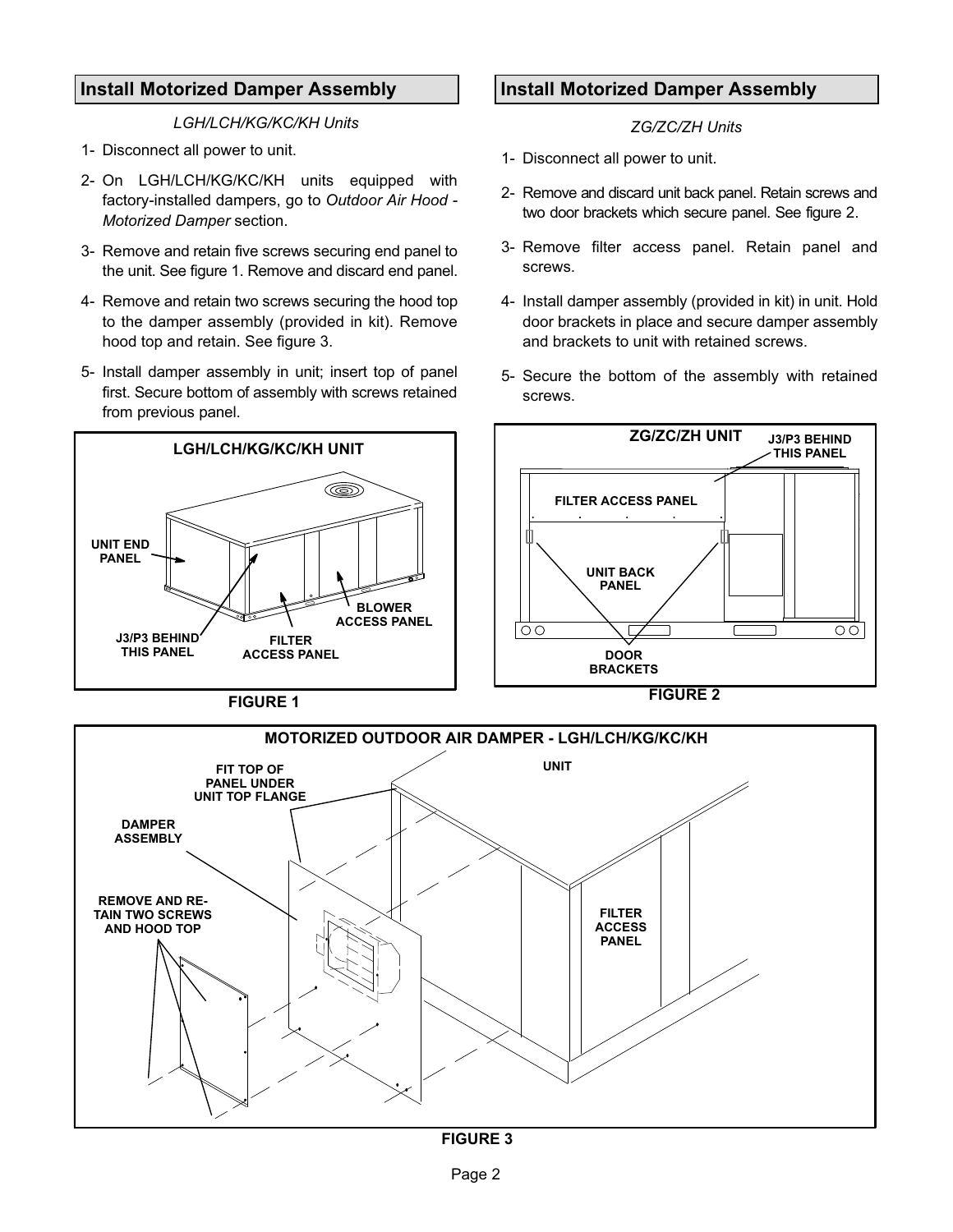### <span id="page-2-0"></span>**Wiring Harnesses - J/P3, P4, J/P39, J/P160**

- 1- Remove the filter access panel and locate the unit connection J3/P3.
- 2- Remove P3 jumper plug and discard.
- 3- Locate the following harnesses provided in kit:

KG/KC/KH Units - P160/J160 ZG/ZC/ZH Units - P160/J160 and P39/J39

- *Note LGH/LCH units do not require kit harnesses.*
- 4- Make harness connections as shown in figure 4, 5, or 6.
- 5- Discard unused harnesses.
- 6- Replace the filter access panel.





**FIGURE 5**



**FIGURE 7**

îD භ

ĿŦ

D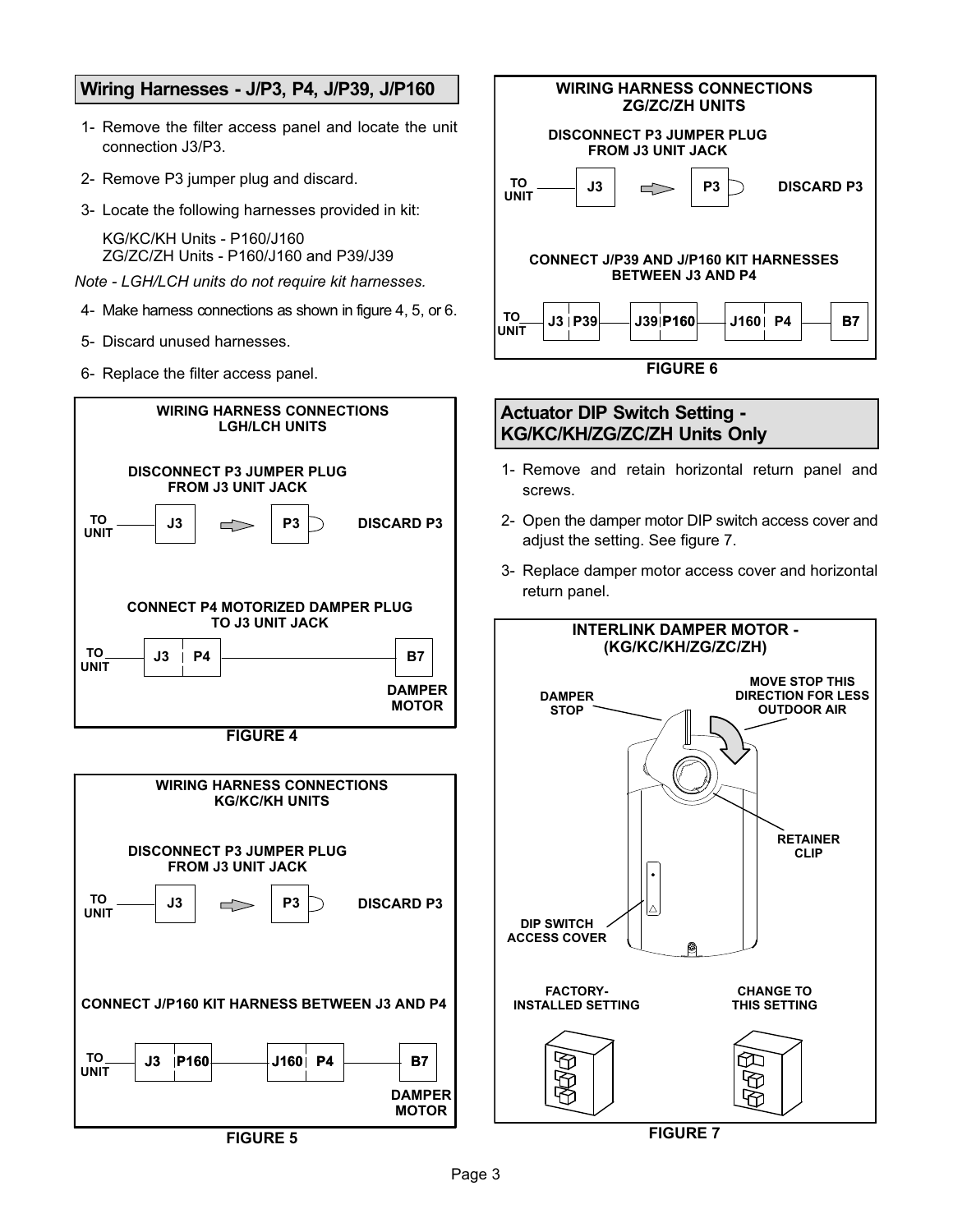# **Wiring Diagrams**

#### *LGH/LCH/KG/KC/KH Units -*

Affix the applicable wiring diagram on the inside of the control compartment access panel. Position diagram to the right of the "C" control section wiring diagram. LGH/LCH units use the diagram showing A55 in the key list. KG/KC/KH units use the diagram showing J160/P160 in the key list. Discard the unused diagram.

#### *ZG/ZC/ZH Units -*

Affix the appropriate wiring diagram on the inside of the control compartment access panel. Discard the other two diagrams.

## **Outdoor Air Hood - Motorized Damper**

Outdoor air hood carton is shipped in the return air section when the dampers are factory-installed.

On LGH/LCH/KG/KC/KH units equipped with factory-installed dampers, go to step 3-.

1- *LC/LG/KG/KC/KH Only -* 

Slide the top edge of hood pivot bracket between the unit cabinet top flange and the outdoor air assembly. See figure 9. Secure pivot bracket using retained end panel screws. Install, but do not tighten, the screws.

#### *ZG/ZC/ZH Only -*

Align four holes in hood pivot bracket with the dimples above opening in lower panel. Use self-drilling screws, provided, to install the hood pivot bracket, but do not tighten the screws. See figure 8.

2- Position the hood top V-channel under the corresponding V-channel on hood pivot bracket.

Slide hood from left to right until it is properly positioned. See figure 9.

- 3- *Factory-Installed Dampers Only* Remove screws securing hood to unit. Lift hood upward allowing the hood to slide from left to right.
- 4- Secure left hood side to the hood top and to the cabinet using the provided screws. See figure [11.](#page-4-0)
- 5- Secure the right hood side to the hood top. Do not secure the right hood side to cabinet. See figure [12](#page-4-0).
- 6- Align the two holes on the left hood side with the two holes in the bottom filter bracket. Secure using provided screws. See figure [11](#page-4-0).
- 7- Secure bottom filter bracket to the right hood side as shown in figure [12.](#page-4-0)
- 8- Secure right hood side to cabinet using provided screws. See figure [12.](#page-4-0)





**FIGURE 9**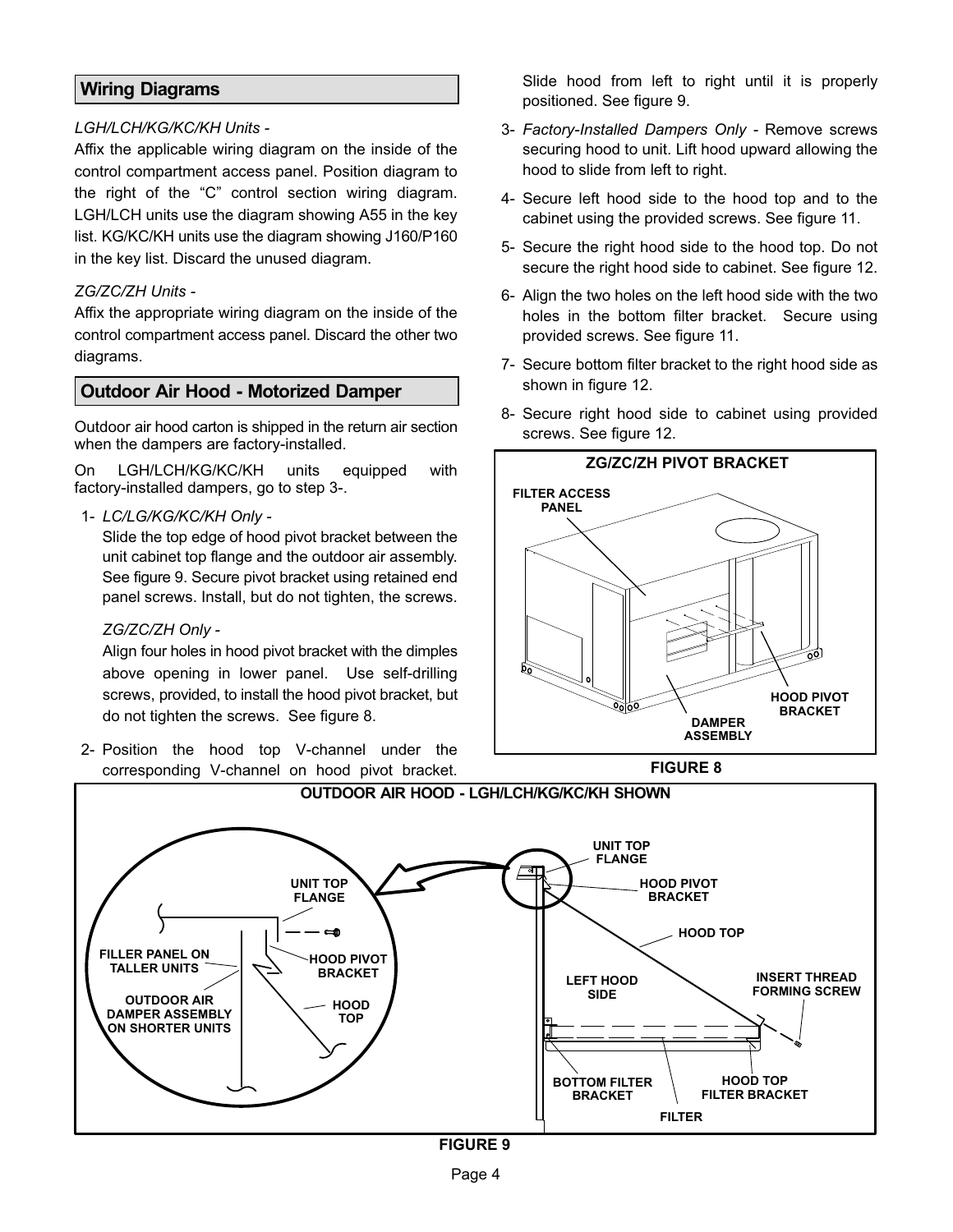- <span id="page-4-0"></span>9- Slide filter into the slot on the bottom filter bracket. Make sure arrows on filter match airflow direction. Secure the hood top filter bracket to the hood top using the thread forming screw provided. See figure 11.
- 10- Tighten hood pivot bracket screws.
- 11- Seal the locations shown in figures 11 and 12 with caulk.
- 12- *LGH/LCH/KG/KC/KH Only -*

Locate the two retained screws removed from the hood top in figure [3.](#page-1-0) Install screws into the two open holes on the unit end panel below the assembled hood. See figure 10.





**FIGURE 12**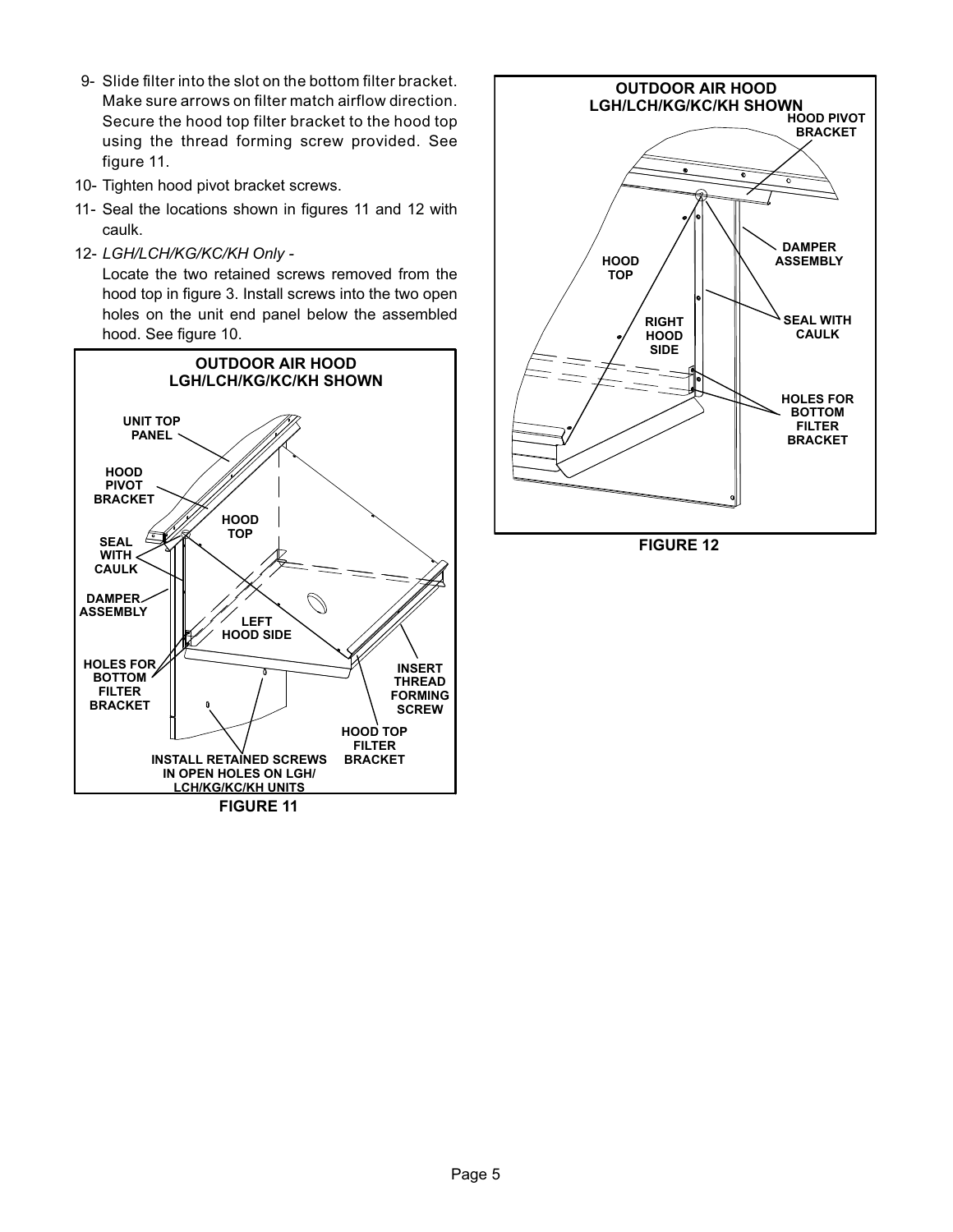## **Install Manual Damper**

- 1- Disconnect all power to the unit.
- 2- On LGH/LCH/KG/KC/KH units equipped with factory-installed dampers, go to *Outdoor Air Hood - Motorized Damper* section.

#### *LGH/LCH/KG/KC/KH Units*

- 3- Remove and retain screws securing end panel to the unit. See figure 1. Remove and discard end panel.
- 4- Insert top of damper assembly. See figure 14. Secure the bottom of the assembly using retained screws. Secure the top of the assembly with retained screws.

#### *ZG/ZC/ZH Units*

- 1- Disconnect all power to the unit.
- 2- Remove and discard unit back panel. Retain screws and two door brackets which secure panel. See figure 2.
- 3- Remove filter access panel. Retain panel and screws.
- 4- Position retained brackets on damper assembly and install below filter access panel. Secure damper

assembly and brackets to unit using retained screws. See figure 13.

- 5- Secure the bottom of the assembly with retained screws.
- 6- Replace filter access panel.







**FIGURE 14**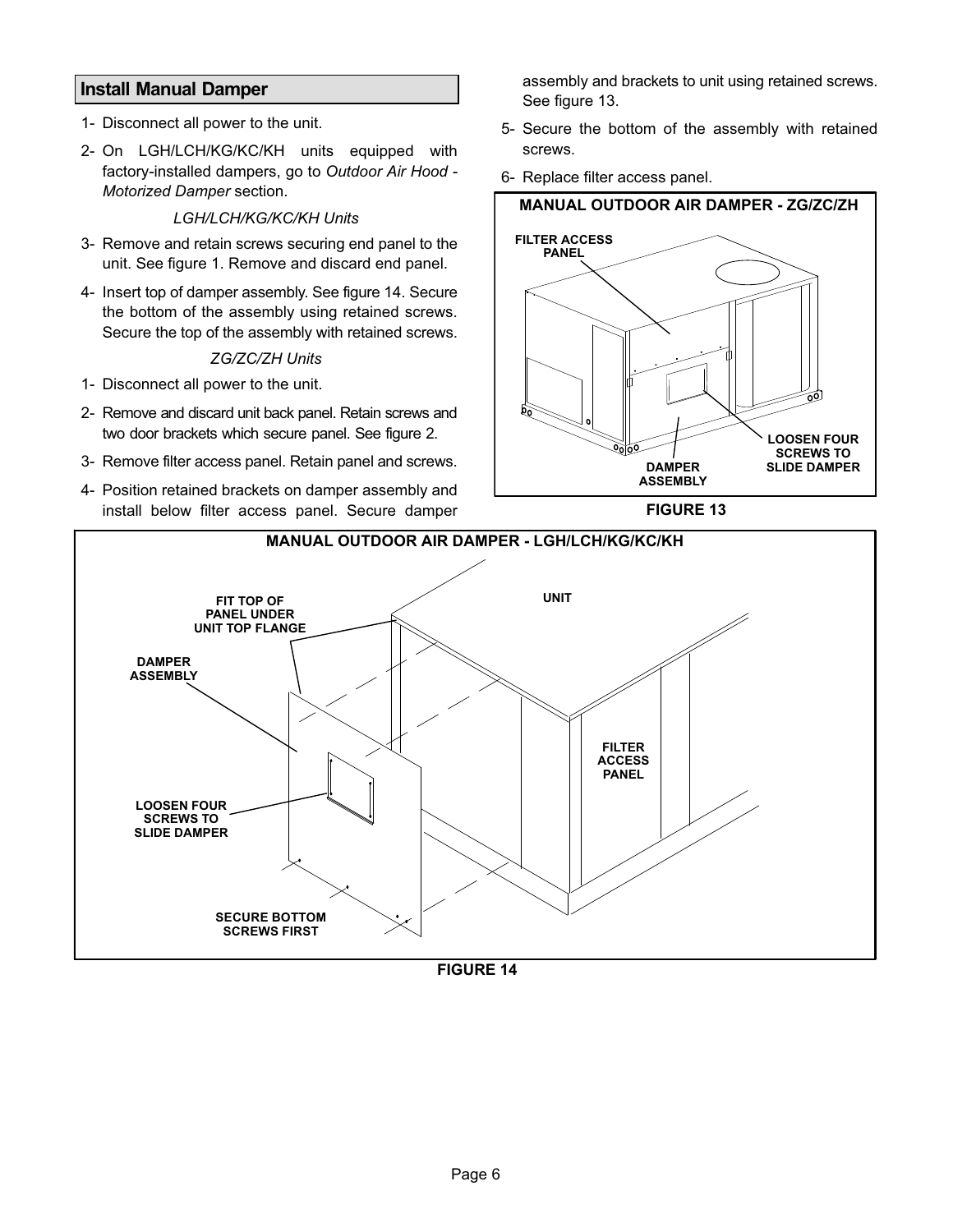# **Outdoor Air Hood - Manual Damper** Hood is shipped in the return air section when the dampers are factory-installed. 1- Assemble hood as shown in figure 15. 2- Install mist eliminator filter as shown in figure 16. Make sure arrows on filter match airflow. 3- Secure hood to unit as shown in figure 17. 4- Install kit screws into the two open holes on the end panel below the hood. See figure 17. **HOOD TOP ASSEMBLE HOOD HOOD SIDE (2) HOOD FRONT POSITION HOOD TOP FLANGE ON TOP OF HOOD FRONT FIGURE 15** ÂÂÂÂÂÂÂÂ ÂÂÂÂÂÂÂÂ AAR AN AART AAN AAN AAN AAN DIE GEBEURE GE **HOOD** ÂÂÂÂÂÂÂÂ **INSERT MIST ELIMINATOR FILTER FILTER MAKE SURE ARROWS ON MIST ELIMINATOR FILTER MATCH AIRFLOW DIRECTION FIGURE 16 HOOD INSTALL HOOD UNIT APPLY FOAM TAPE TO INSIDE OF FLANGES INSTALL KIT SCREWS INTO OPEN HOLES ON LGH/LCH/ KG/KC/KH UNITS**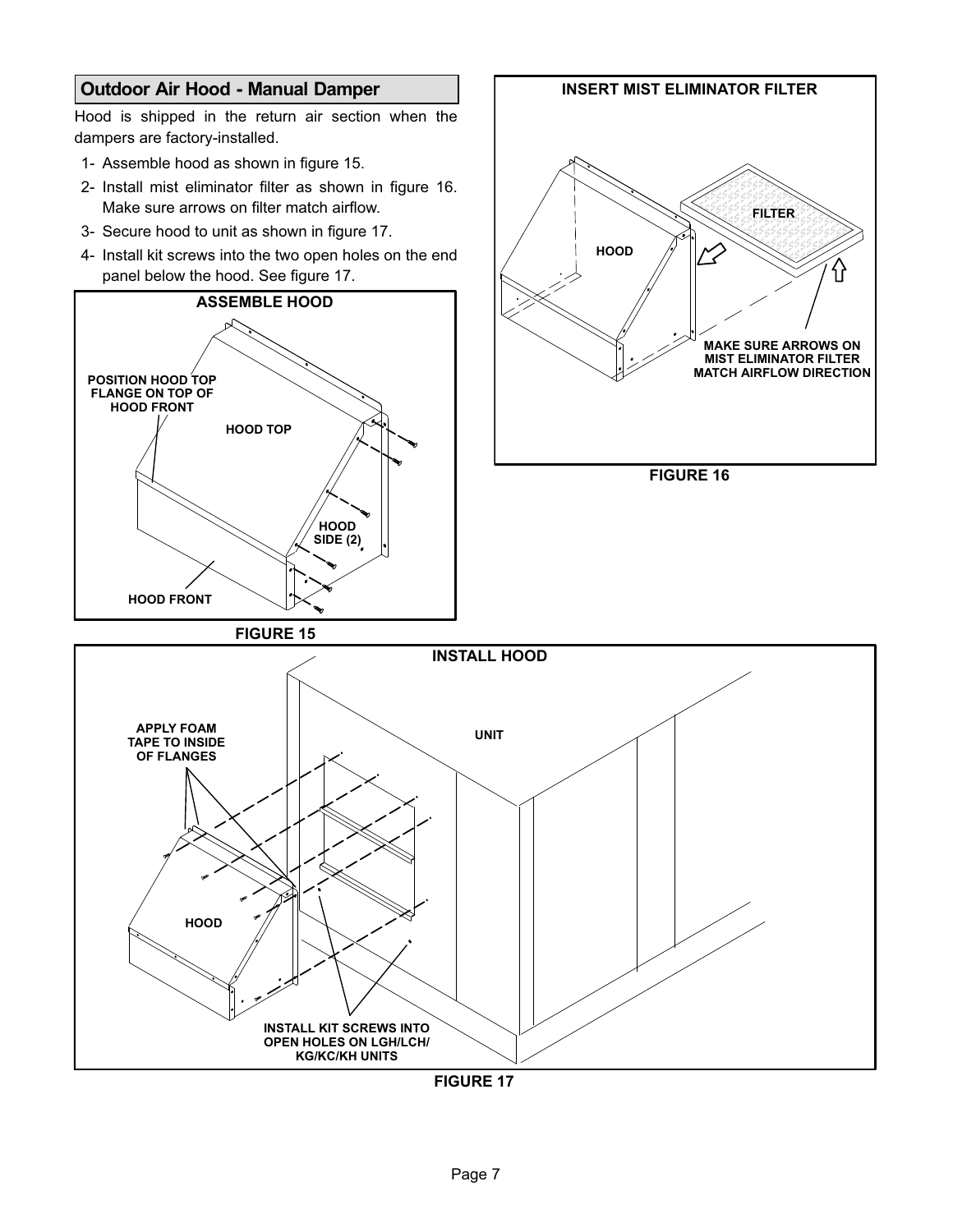### **Determine Outdoor Air Percentage**

Outdoor air percentage can be estimated in the same manner for both manual and motorized dampers. Measure outdoor air temperatures according to the following steps and calculate the outdoor air percentage. For motorized dampers, refer to unit specific damper adjustment details following these steps.

- 1- Measure outdoor air temperature. Mark the point on the bottom line of chart 1 and label the point "A" (40°F, 4°C shown).
- 2- Measure return air temperature. Mark that point on

the top line of chart 1 and label the point "B" (74°F, 23°C shown).

- 3- Measure mixed air (outdoor and return air) temperature. Mark that point on the top line of chart 1 and label point "C" (70°F, 21°C shown).
- 4- Draw a straight line between points A and B.
- 5- Draw a vertical line through point C.
- 6- Draw a horizontal line where the two lines meet. Read the percent of outdoor air intake on the side.
- 7- If outdoor air percentage is less or more than desired, increase or decrease minimum damper position. Then, repeat steps 2 through 7 until calculation reads desired outdoor air percentage.

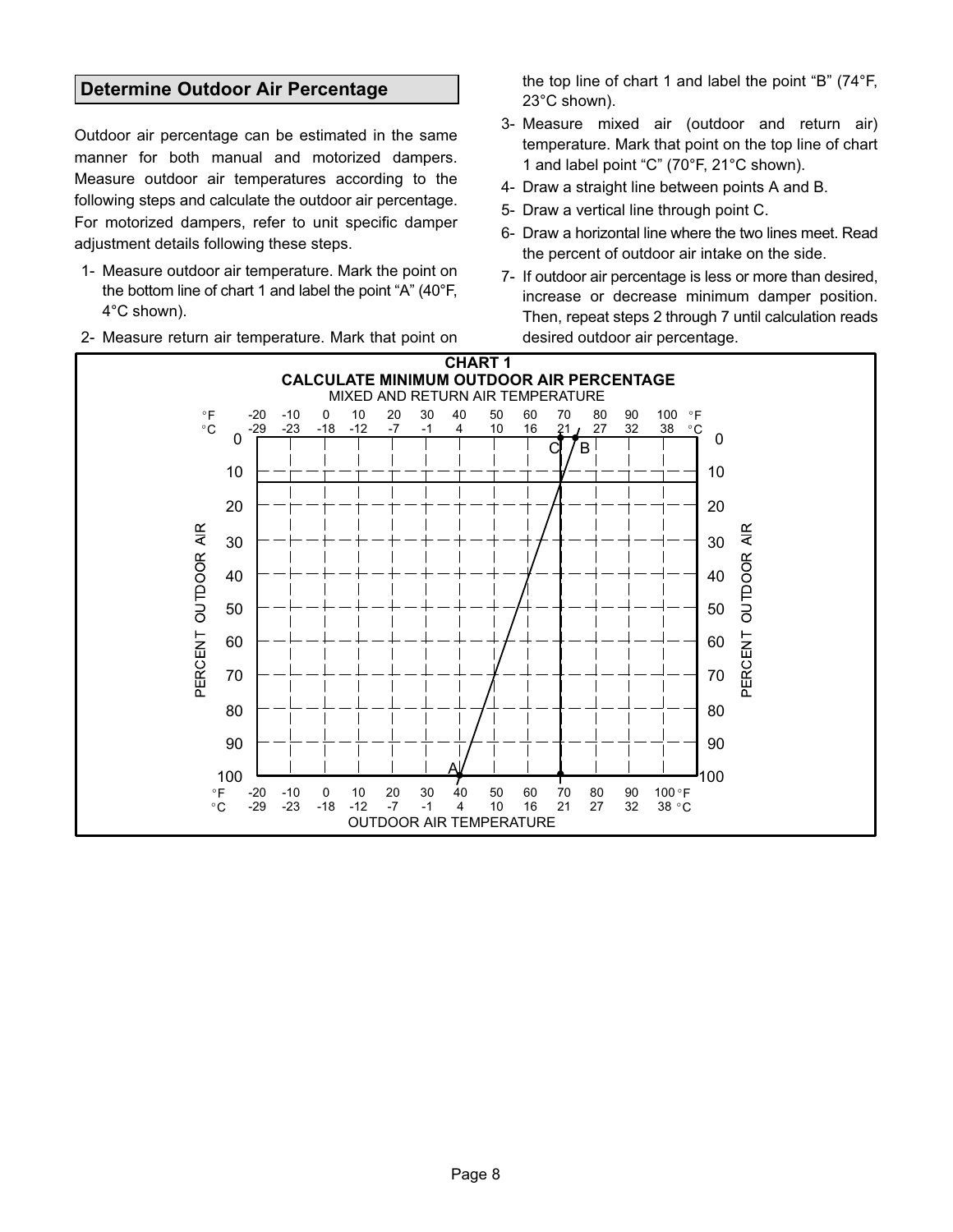#### **Damper Minimum Position Adjustments**

#### **Units Equipped With M2 and M3 Unit Controllers**

The damper minimum position or positions are adjusted using the Unit Controller input screen. For a unit equipped with more than 1 blower speed, the unit should initially be run on highest speed.

1- Field-Installed Dampers Only -

Use one of the following menus to enable the motorized damper function on the Unit Controller.

*M3 Unit Controller -*

SETUP > INSTALL

Navigate through the various screens until CONFIGURATION ID 1 appears. Enable set position 2 to M (motorized outdoor air damper only).

*M2 Unit Controller -*

SETTINGS > INSTALL > NEW M2 > DAMPER > MOAD

2- Use one of the following menu paths to set the minimum damper position.

*M3 Unit Controller -*

SETUP > TEST & BALANCE > DAMPER > MIN DAMPER POSITION BLOWER ON HIGH=.%

*M2 Unit Controller -*

SETTINGS > SETPOINTS > DAMPER > MIN OCP BLOWER HIGH

- 3- Use the *Determine Outdoor Air Percentage* section to verify the minimum damper air percentage.
- 4- *Units Equipped With Two Blower Speeds -* Use one of the following menu paths to set the low speed minimum damper position.

*M3 Unit Controller -*

SETUP > TEST & BALANCE > DAMPER > MIN DAMPER POSITION BLOWER ON LOW=.%

*M2 Unit Controller -*

SETTINGS > SETPOINTS > DAMPER > MIN OCP BLOWER LOW

5- Use the *Determine Outdoor Air Percentage* section to verify the low speed minimum damper air percentage.

*Note - For additional details, refer to Unit Controller manual shipped with unit.*

The damper motor stop is preset to provide 100% outdoor air and is adjustable in fixed increments. For units supporting more than 1 blower speed, the damper minimum set point should be determined with the blower operating at the highest speed.

- 1- To reduce the outdoor air percentage, remove retainer clip and adjust damper stop in the clockwise direction. Replace the retainer clip securing the stop arm in the new position. See figure [7.](#page-2-0)
- 2- Power the damper open by providing a blower and occupied demand to the unit thermostat connections.
- 3- Use the *Determine Outdoor Air Percentage* section to verify the minimum damper air percentage.
- 4- Repeat steps 1 through 3 until calculation reads desired outdoor air percentage. Remove the blower and occupied demand signals before adjusting damper stop.

#### **Units Not Equipped With A Unit Controller**